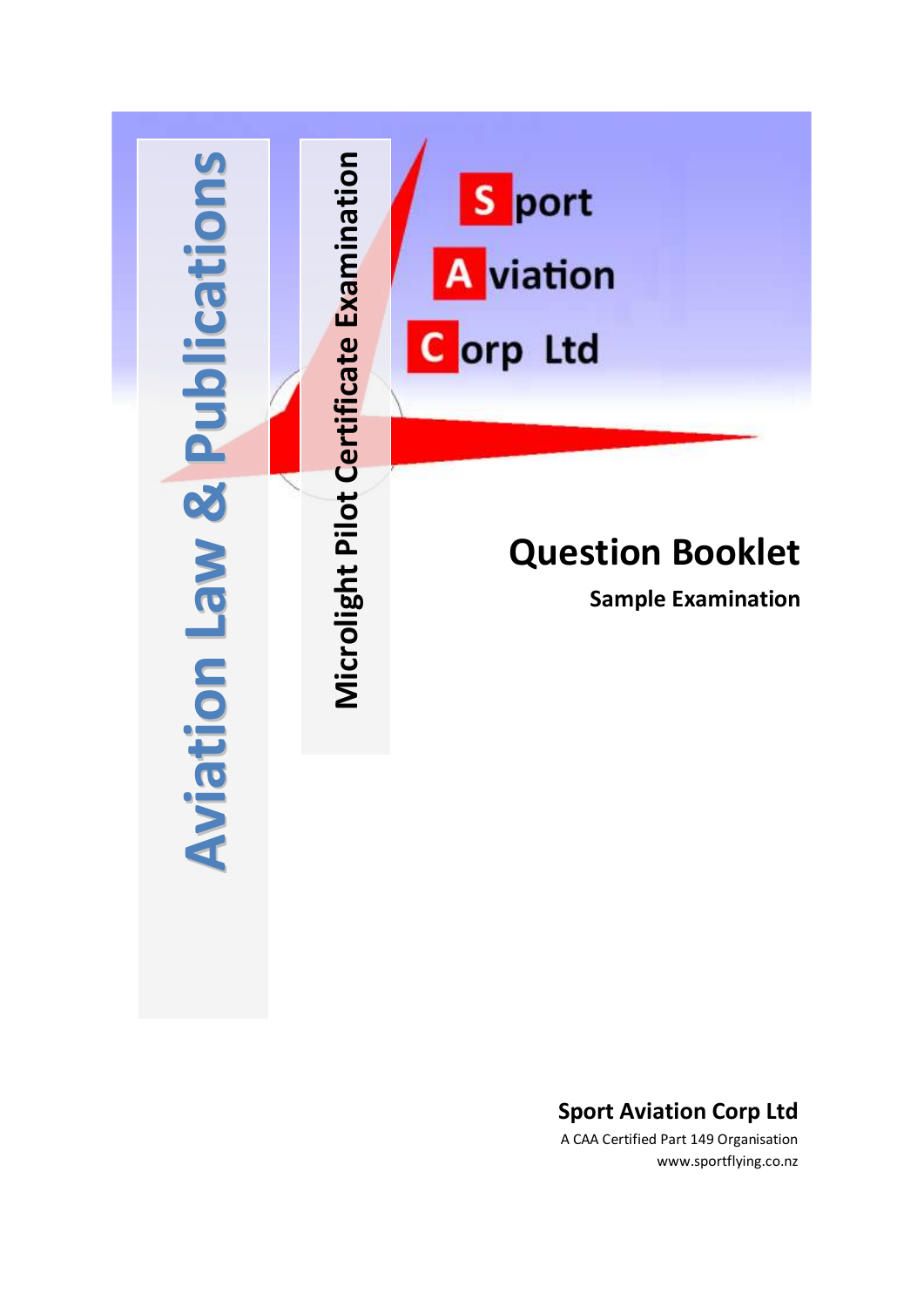# *Introduction*

| <b>Suggested Time:</b> | Forty minutes                                                              |  |  |  |  |
|------------------------|----------------------------------------------------------------------------|--|--|--|--|
| <b>Questions:</b>      | 15 multiple choice                                                         |  |  |  |  |
| <b>Pass Standard:</b>  | 70% (11 correct answers)                                                   |  |  |  |  |
|                        | Special Instructions: Please do not mark this examination question booklet |  |  |  |  |
|                        | Questions contained in this examination do not require you to read or      |  |  |  |  |
|                        | interpret 'special messages' identified on the Visual Navigation Chart.    |  |  |  |  |

**This exam contains 15 questions and has a recommended sitting time of 40 minutes. The actual qualifying exam has 25 multiple choice questions and a maximum sitting time of 1 hour**

#### **Required Resources:**

An AIP New Zealand Volume IV may be referred to at any time during this exam.

#### **Appendices:**

The following appendices are included at the rear of the Answer Booklet and should be used to assist answering questions in this examination. You may write on the Appendices, but must return them with the Examination and Answer Booklets at the end of the examination.

*Appendix A:* Matamata Aerodrome Page [Extract from AIP New Zealand Volume IV]

*Appendix B:* Visual Navigation Chart C3 Auckland [Extract]

#### **Today's Flight:**

- $\checkmark$  You are the holder of a current Sport Aviation Corp Part 149 Advanced Pilot Certificate with a Passenger Rating and Flight Radio Telephone Operator's Certificate.
- $\checkmark$  You will be flying a high performance, Class 2 Microlight aircraft equipped with a radio and transponder.
- $\checkmark$  You intend to fly with a passenger from Te Kowhai (NZTE) to Hamilton (NZHN) for maintenance, and then finally to Matamata (NZMA)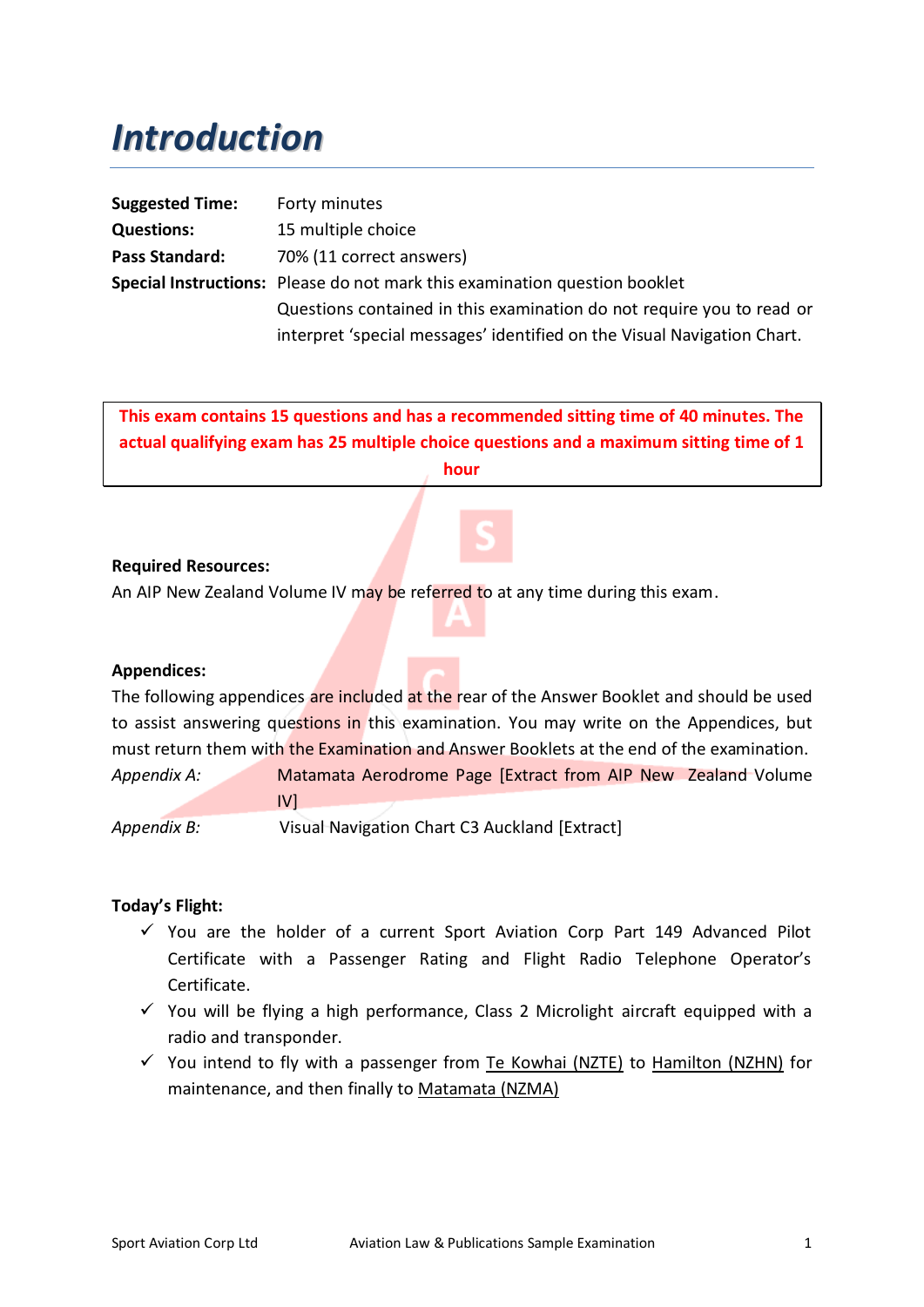# *Examination Questions*

**1. You start your day by checking your logbook to make sure you have met the currency requirements to take a passenger. What requirements must you have met before taking a passenger?**

- A) Carried out 3 take offs and 3 landings in the past 90 days, in a microlight of the same type
- B) Carried out 3 take offs and 3 landings in the past 90 days, in any microlight
- C) Carried out 3 take offs and 3 landings in the past 180 days, in a microlight of the same type
- D) Have passed a biennial flight review with a SAC Instructor in the past 2 years

### **2. You also notice that your SAC Flight Crew Certificate is due to expire soon. To renew this, what action must you take?**

- A) Carry out 3 take offs and 3 landings within 90 days
- B) Contact SAC to renew your annual subscription
- C) Contact a SAC Instructor to arrange a biennial flight review
- D) Contact your local doctor to renew your medical

**3. As part of your preflight inspection you ensure that all the required documents and equipment are carried. When are you required to carry a 406Mhz Emergency Beacon in a microlight aircraft?**

- A) If you do not have a transponder
- B) If you are carrying a passenger
- C) If you are proceeding more than 10nm from your point of departure
- D) If you are operating the aircraft for hire or reward

### **4. This morning's departure is delayed by fog. Before you can depart to Hamilton, what meteorological minima must you observe?**

- A) 1,500m visibility, and 600 feet cloud ceiling
- B) 1,500m visibility, and 1,000 feet cloud ceiling
- C) 5km visibility, and remain clear of cloud, keeping the surface in sight at all times
- D) 8km visibility, and 1,500 feet cloud ceiling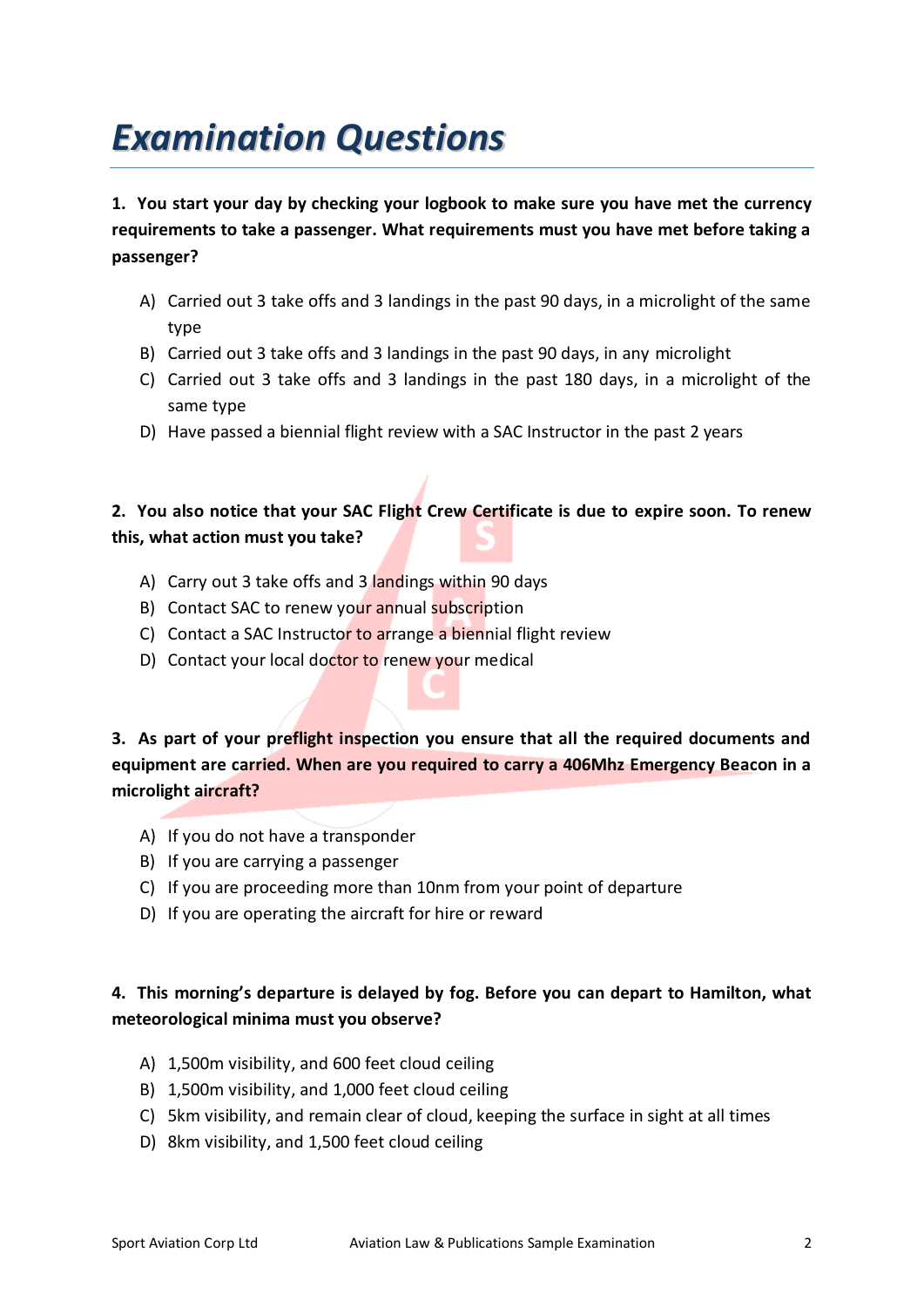**5. Eventually the fog clears and you can depart. Before you take off you set your transponder. What code should you squawk for a private VFR flight in a fixed wing aircraft?**

- A) 1200
- B) 1400
- C) 2000
- D) 7700

**6. The most direct route from Te Kowhai to Hamilton Airport would take you over the Hamilton City. What requirements must you adhere to when operating over the city?**

- A) Maintain 1,500 feet AGL
- B) Maintain 1,000 feet AGL
- C) Maintain 500 feet AGL
- D) You may not operate a microlight aircraft over a town or city

#### **7. You are near the edge of the Hamilton Control Zone. What are the requirements to enter in to the Hamilton Control Zone (CTR/D)?**

- A) Obtain a clearance prior to entry, and have a transponder
- B) Obtain a clearance prior to entering the circuit, and have a transponder
- C) Obtain a clearance as soon as practicable after entry
- D) You do not need a clearance if you have a transponder and follow the procedures published in the AIP Volume IV

### **8. After contacting the Hamilton Control Tower, you are instructed to track to Temple View, which is identified on the map by a symbol containing a blue line and a diamond. What does this symbol indicate?**

- A) A mast or tall building which poses a hazard to air navigation
- B) An area where kites and model aircraft are flown
- C) A visual reporting point, identified from the air by a large building located to the south-east of a township
- D) A navigation beacon used by IFR aircraft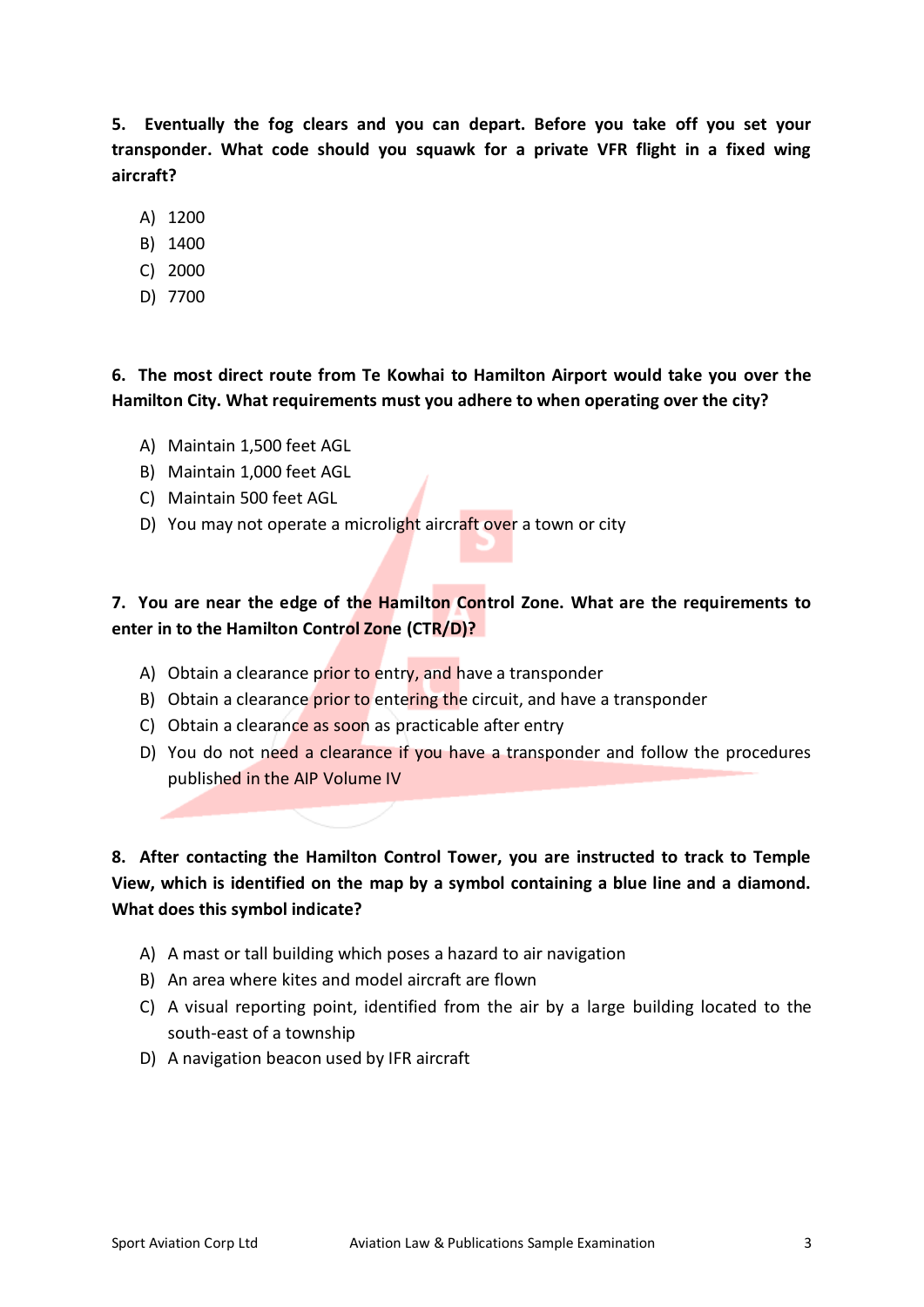**9. You land at Hamilton and have your maintenance carried out. You leave the Hamilton Control Zone for Matamata at Hautapu. What height may you climb to and still remain clear of controlled airspace?**

- A) 1,000 feet AMSL
- B) 1,500 feet AMSL
- C) 2,500 feet AGL
- D) 2,500 feet AMSL

**10. You are approaching Matamata airfield and are about to make your 10nm joining call. On what frequency should you broadcast this radio call?**

- A) 118.80
- B) 119.10
- C) 120.00
- D) 125.30

#### **11. Matamata airfield is located in a Mandatory Broadcast Zone. What procedures must you observe when operating in the Matamata MBZ?**

- A) Operate landing and anti-collision lights if fitted. Broadcast normal radio calls as required for an unattended airfield on radio frequency 120.00
- B) Operate landing and anti-collision lights if fitted. Broadcast calls prior to entry, and every 15 minutes in addition to making normal radio calls for an unattended airfield on radio frequency 120.00
- C) Have a clearance from the administering authority prior to entry. Broadcast your position, altitude, and intentions prior to entry
- D) Contact Christchurch Control to ask for the Matamata MBZ to be activated prior to entry

#### **12. As you near Matamata Airfield, you see a glider approaching from your left at your altitude. What action are you required to take to avoid a collision risk?**

- A) Give way to the glider as you are a powered aircraft
- B) Nothing, as the glider has you on its right
- C) Climb over the top of the glider as you are a powered aircraft
- D) Descend under the glider as you are a powered aircraft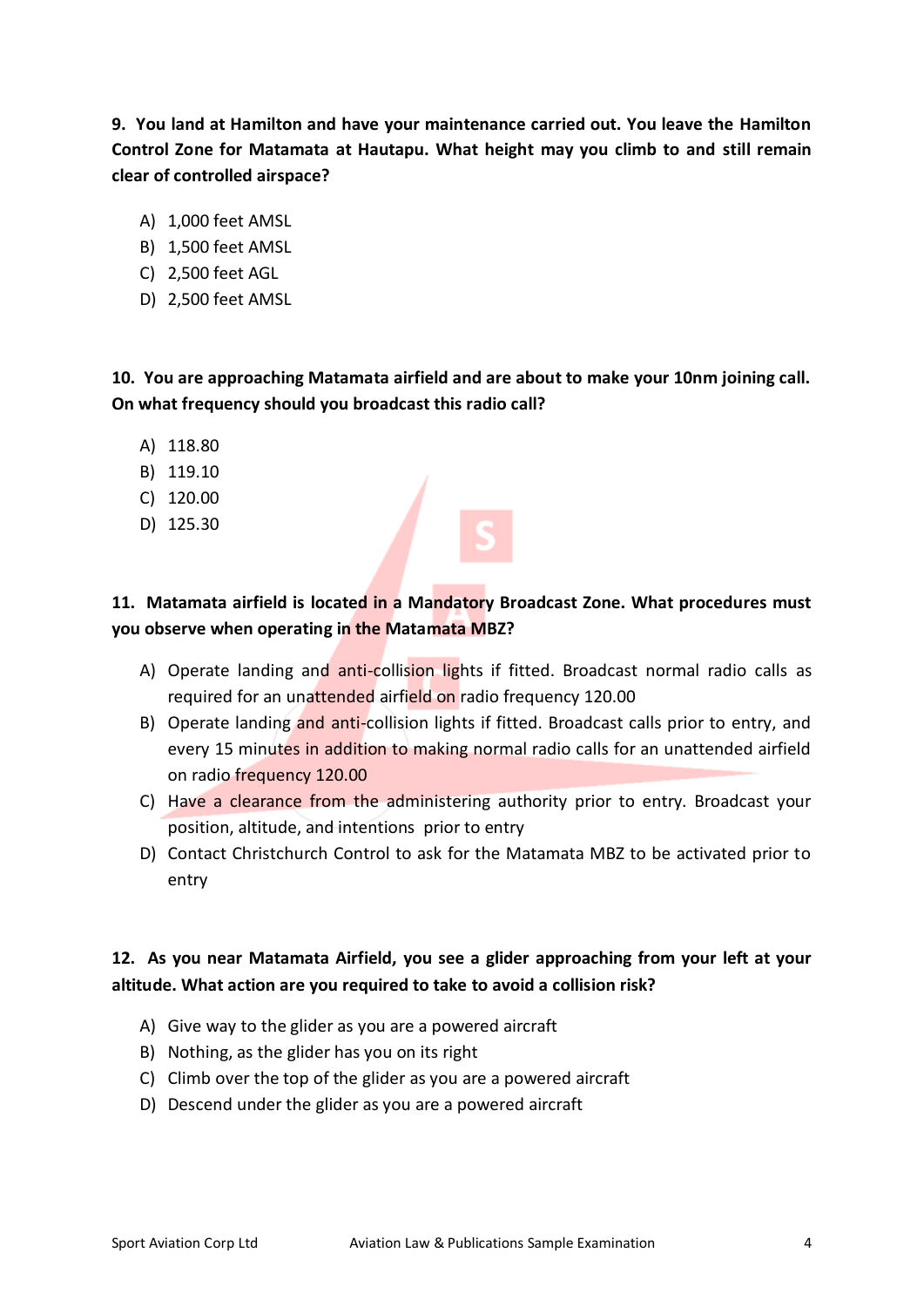#### **13. You join overhead Matamata airfield as it is very busy. What sorts of activity could you expect to be taking place on the airfield?**

- A) Gliding
- B) Parachuting
- C) Gliding and parachuting
- D) Agricultural operations

#### **14. Before you can descend to join the circuit at Matamata, you must establish the direction of the circuit. What are the circuit directions at Matamata?**

- A) Runway 04, 28 Left Hand; Runway 10, 22 Right Hand
- B) Runway 04, 28 Right Hand; Runway 10, 22 Left Hand
- C) All circuits are left hand
- D) All circuits are right hand

#### **15. You depart Matamata for Te Kowhai, what is the minimum height you may operate at on the return journey?**

- A) 200 feet AGL
- B) 500 feet AGL
- C) 500 feet AMSL
- D) 1,000 feet AGL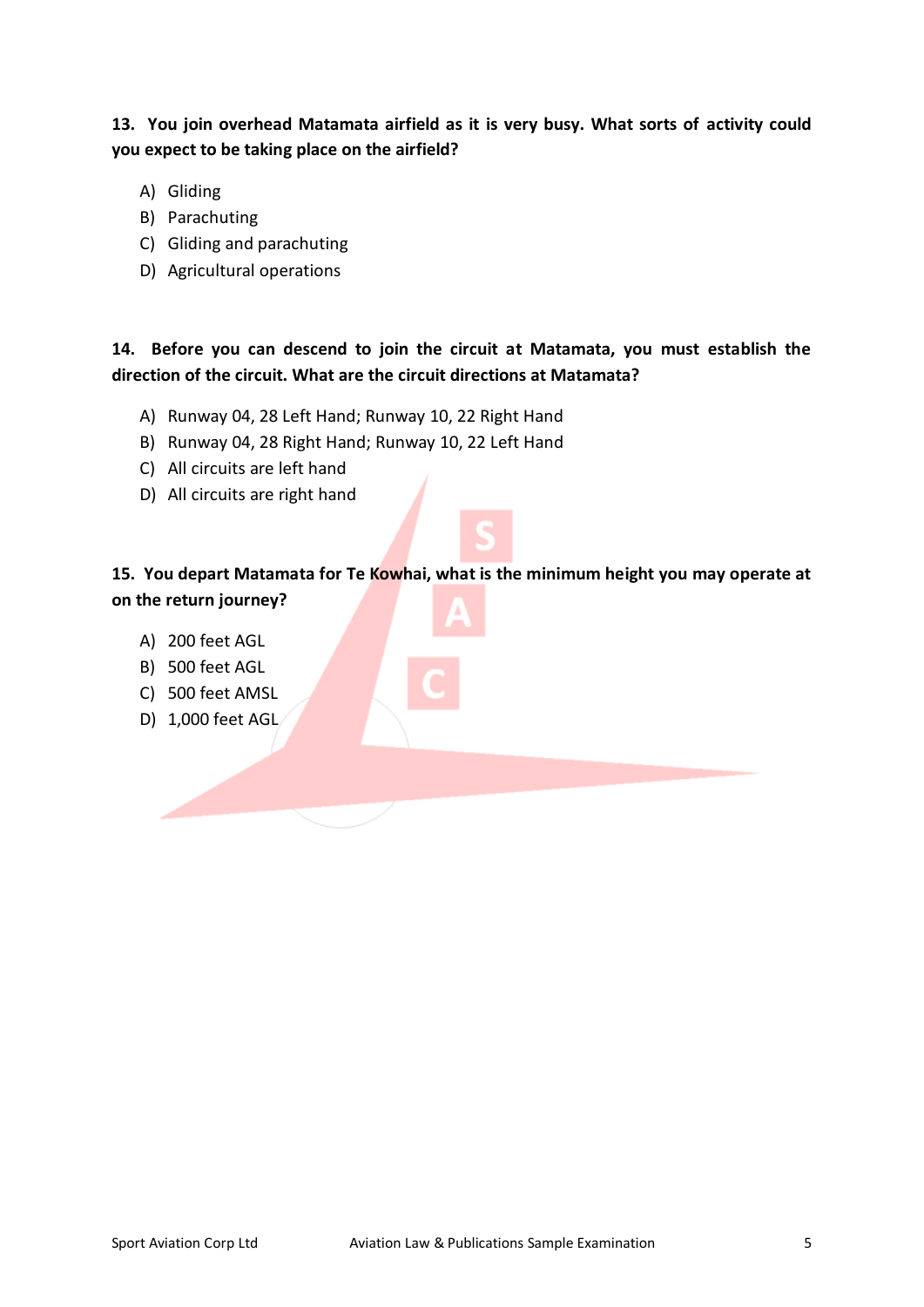

## **Sport Aviation Corp Ltd**

A CAA Certified Part 149 Organisation www.sportflying.co.nz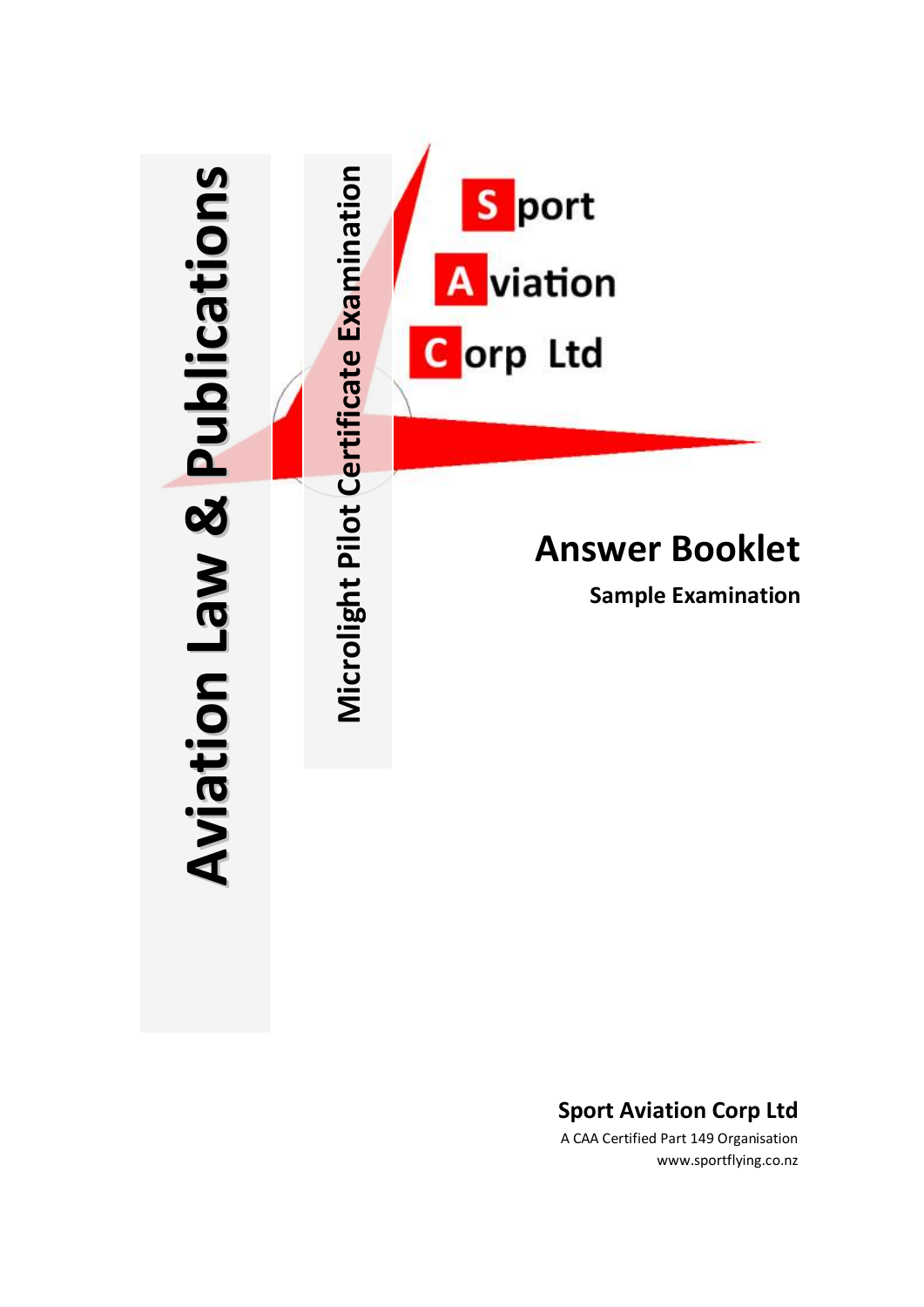# *Instructions*

**Please read the following instructions and sign below before commencing the examination. Time taken completing this page is not included in the allocated time for the examination.**

**This exam contains 15 questions and has a recommended sitting time of 40 minutes. The actual qualifying exam has 25 multiple choice questions and a maximum sitting time of 1 hour**

The suggested sitting time is forty minutes. There is no additional reading time allocated at the start of the examination.

Applicants should answer all fifteen questions. All questions are 'multiple choice'. Read the question and select the correct answer. Indicate your choice of answer by placing a  $\boldsymbol{\ast}$  in the appropriate box on the next page of this Answer Booklet.

Please use a blue or black ink pen. The required pass standard is 70% which requires you to correctly answer at least 11 questions. Applicants will be notified of their result in writing.

At the end of this examination, please hand this completed Answer Booklet, including all appendices with your Examination Question Booklet to the supervisor. Please do not mark or write on the Examination Question Booklet. Failure to return all these documents will result in your examination grade being withheld. The Examination Question Booklet and Answer Booklet are the property of Sport Aviation Corp Limited, and are protected by copyright.

During this examination, you may not communicate with any other persons except the examination supervisor, copy from another applicant, refer to unauthorised material, or remove any examination material from this room. You may refer to an AIP NZ Volume IV at any time during this examination.

By signing below, you agree to abide by the examination instructions detailed above. It is an offence to breach these instructions under CAR Part 61.19 and sanctions are enforceable for such breaches.

| Signature: | Date. |
|------------|-------|
|------------|-------|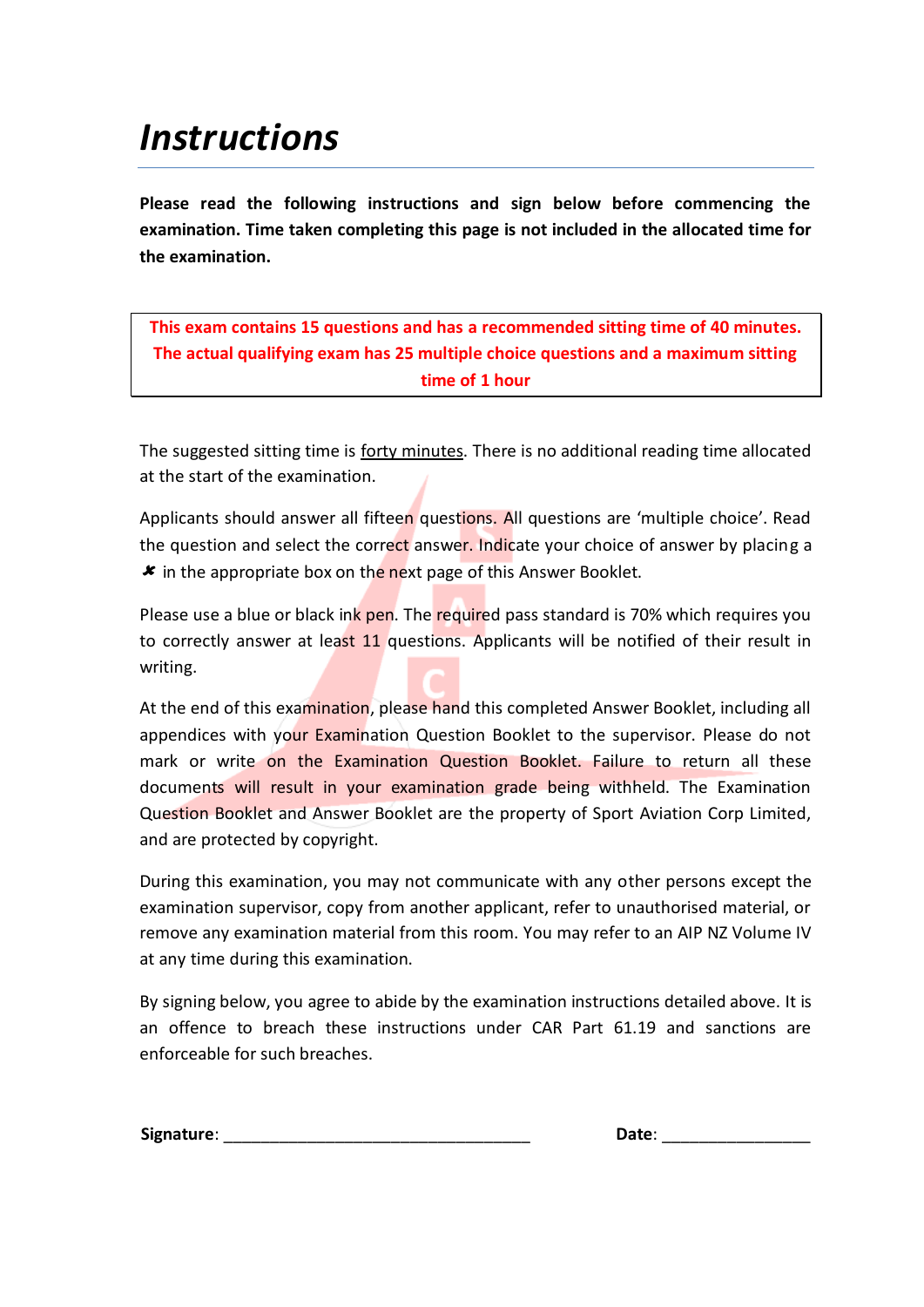# *Answer Sheet*

|                            | <u>A</u> | $\underline{\mathbf{B}}$ | $\overline{\mathsf{C}}$ | <u>D</u> |                             |
|----------------------------|----------|--------------------------|-------------------------|----------|-----------------------------|
| <b>Question One</b>        |          |                          |                         |          |                             |
| <b>Question Two</b>        |          |                          |                         |          | <b>Administration Use</b>   |
| <b>Question Three</b>      |          |                          |                         |          | Name:                       |
| <b>Question Four</b>       |          |                          |                         |          |                             |
| <b>Question Five</b>       |          |                          |                         |          |                             |
| <b>Question Six</b>        |          |                          |                         |          | <b>SAC Client ID:</b>       |
| <b>Question Seven</b>      |          |                          |                         |          |                             |
| <b>Question Eight</b>      |          |                          |                         |          |                             |
| <b>Question Nine</b>       |          |                          |                         |          | <b>Examination Subject:</b> |
| <b>Question Ten</b>        |          |                          |                         |          | Air Law                     |
| <b>Question Eleven</b>     |          |                          |                         |          |                             |
| <b>Question Twelve</b>     |          |                          |                         |          | Paper Version:              |
| <b>Question Thirteen</b>   |          |                          |                         |          | Practice                    |
| <b>Question Fourteen</b>   |          |                          |                         |          |                             |
| <b>Question Fifteen</b>    |          |                          |                         |          | Marker's Name:              |
| <b>Question Sixteen</b>    |          |                          |                         |          |                             |
| <b>Question Seventeen</b>  |          |                          |                         |          |                             |
| Question Eighteen          |          |                          |                         |          | <b>Answers Correct:</b>     |
| <b>Question Nineteen</b>   |          |                          |                         |          |                             |
| <b>Question Twenty</b>     |          |                          |                         |          |                             |
| Question Twenty-One        |          |                          |                         |          | Result:                     |
| Question Twenty-Two        |          |                          |                         |          | PASS<br><b>RESIT</b>        |
| Question Twenty-Three      |          |                          |                         |          |                             |
| Question Twenty-Four       |          |                          |                         |          |                             |
| Question Twenty-Five<br>H) |          |                          |                         |          |                             |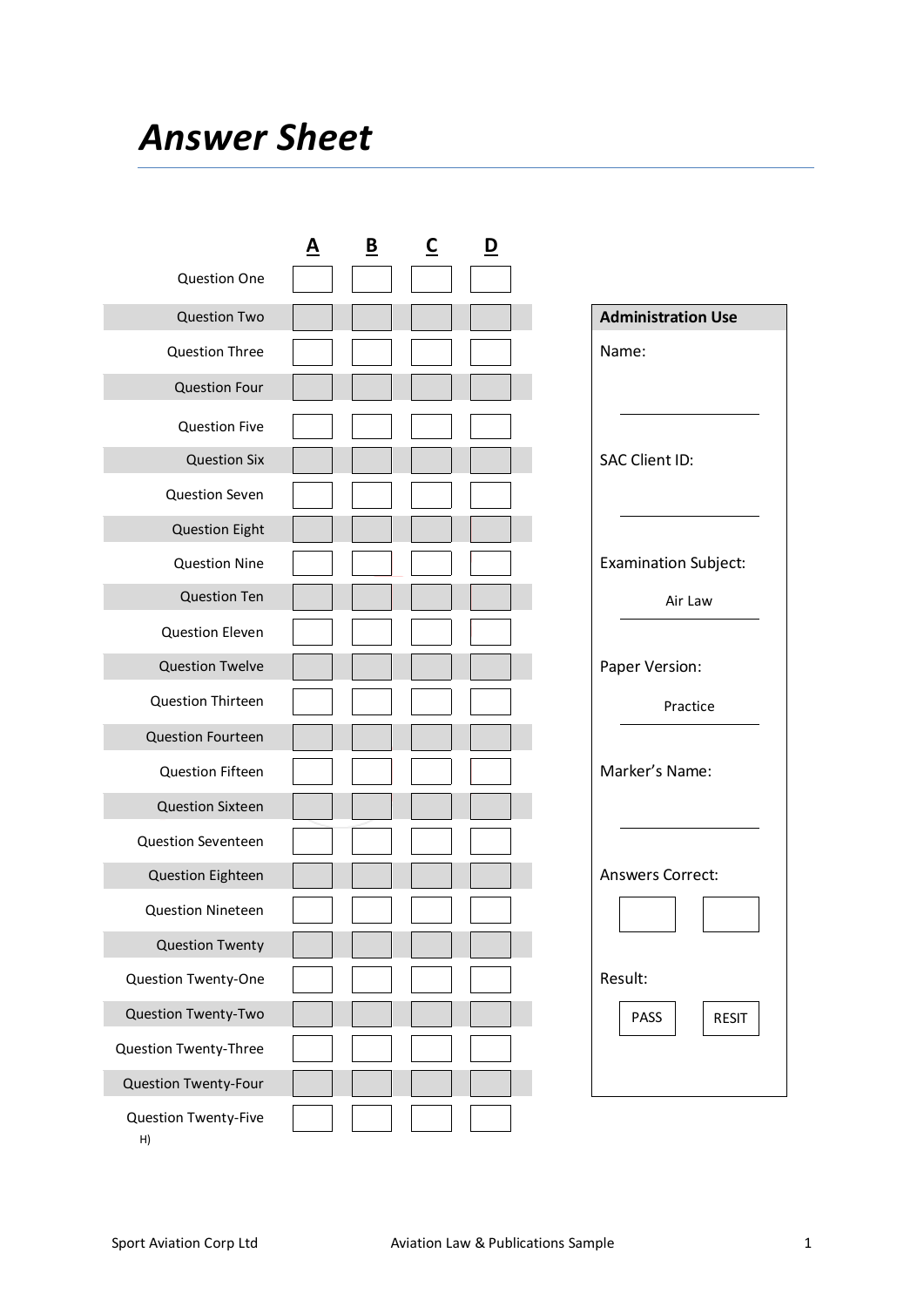## *Appendix A: Matamata Aerodrome Page [Extract from AIP New Zealand Volume IV]*